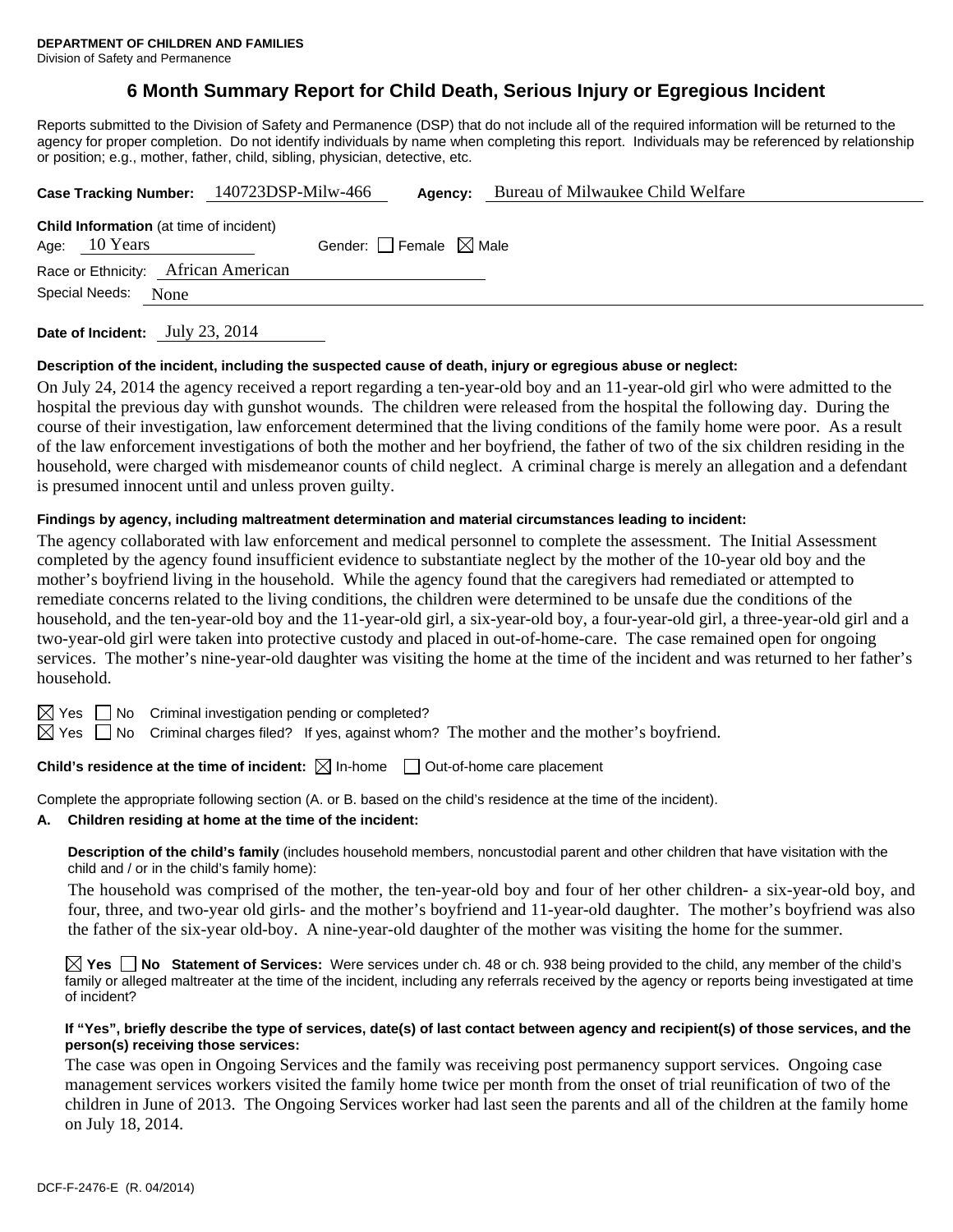The case was also open for Initial Assessment related to a referral of January 3, 2014, alleging physical abuse by the mother. The Initial Assessment Specialist last contacted four of the children at their school on February 6, 2014.

### **Summary of all involvement in services as adults under ch. 48 or ch. 938 by child's parents or alleged maltreater in the previous five years:** (Does not include the current incident.)

On August 9, 2012, the agency screened-in an allegation of physical abuse and allegations of neglect by the mother. The Initial Assessment found a preponderance evidence to substantiate maltreatment of physical abuse. The Initial Assessment found insufficient evidence to substantiate for neglect. The children were determined to be unsafe, taken into protective custody and placed in out-of-home care. The children were later reunified with their mother and the case remained open in Ongoing Services for post-permanency support services.

#### **Summary of actions taken by the agency under ch. 48, including any investigation of a report or referrals to services involving the child, any member of the child's family living in this household and the child's parents and alleged maltreater.** (Does not include the current incident.)

(Note: Screened out reports listed in this section may include only the date of the report, screening decision, and if a referral to services occurred at Access. Reports that do not constitute a reasonable suspicion of maltreatment or a reason to believe that the child is threatened with harm are not required to be screened in for an initial assessment, and no further action is required by the agency.)

On August 15, 2006 the agency screened-in an allegation of neglect by the mother. The Initial Assessment found insufficient evidence to substantiate for neglect and the children were assessed as safe. The mother was offered services, but declined.

On August 7, 2007 the agency screened-in an allegation of neglect by the mother. The Initial Assessment found insufficient evidence to substantiate for neglect and the children were assessed as safe. The mother was offered and accepted in-home case management services. In-home services provided through August of 2008.

On January 7, 2008 the agency screened-in an allegation of sexual abuse by an unknown maltreater. The Initial Assessment found insufficient evidence to substantiate for abuse. The family continued to be served through in-home case management services.

On August 9, 2012, the agency screened-in an allegation of physical abuse and neglect by the mother. The Initial Assessment conducted by the agency found a preponderance evidence to substantiate maltreatment of physical abuse by the mother. The Initial Assessment found insufficient evidence to substantiate neglect. The children were determined to be unsafe, taken into protective custody and placed in out-of-home care. The seven-year-old daughter was placed with her father. A child in Need of Protection or Services petition was filed with the court for the other six children. The children were later reunified with their mother and the case remained open in Ongoing Services for post-permanency support services.

On January 31, 2014 the agency screened in an allegation of physical abuse by the mother. The Initial Assessment found insufficient evidence to substantiate for abuse.

On July 24, 2014 the agency screened out a duplicate report.

### **Summary of any investigation involving the child, any member of the child's family and alleged maltreater conducted under ch. 48 and any services provided to the child and child's family since the date of the incident:**

The agency collaborated with law enforcement and medical personnel to complete the assessment. The Initial Assessment completed by the agency found insufficient evidence to substantiate neglect by the mother and the mother's boyfriend. While the agency found that the caregivers had remediated or attempted to remediate concerns related to the living conditions, the children were determined to be unsafe due to the conditions of the household, and the ten-year-old boy and the 11-year-old girl, a six-year-old boy, a four-year-old girl, a three-year-old girl and a two-year-old girl were taken into protective custody and placed in out-of-home-care. The nine-year-old daughter of the father's girlfriend was visiting the home at the time of the incident and was returned to her biological father's household.

## **B. Children residing in out-of-home care (OHC) placement at time of incident:** No

**Description of the OHC placement and basis for decision to place child there:** N/A